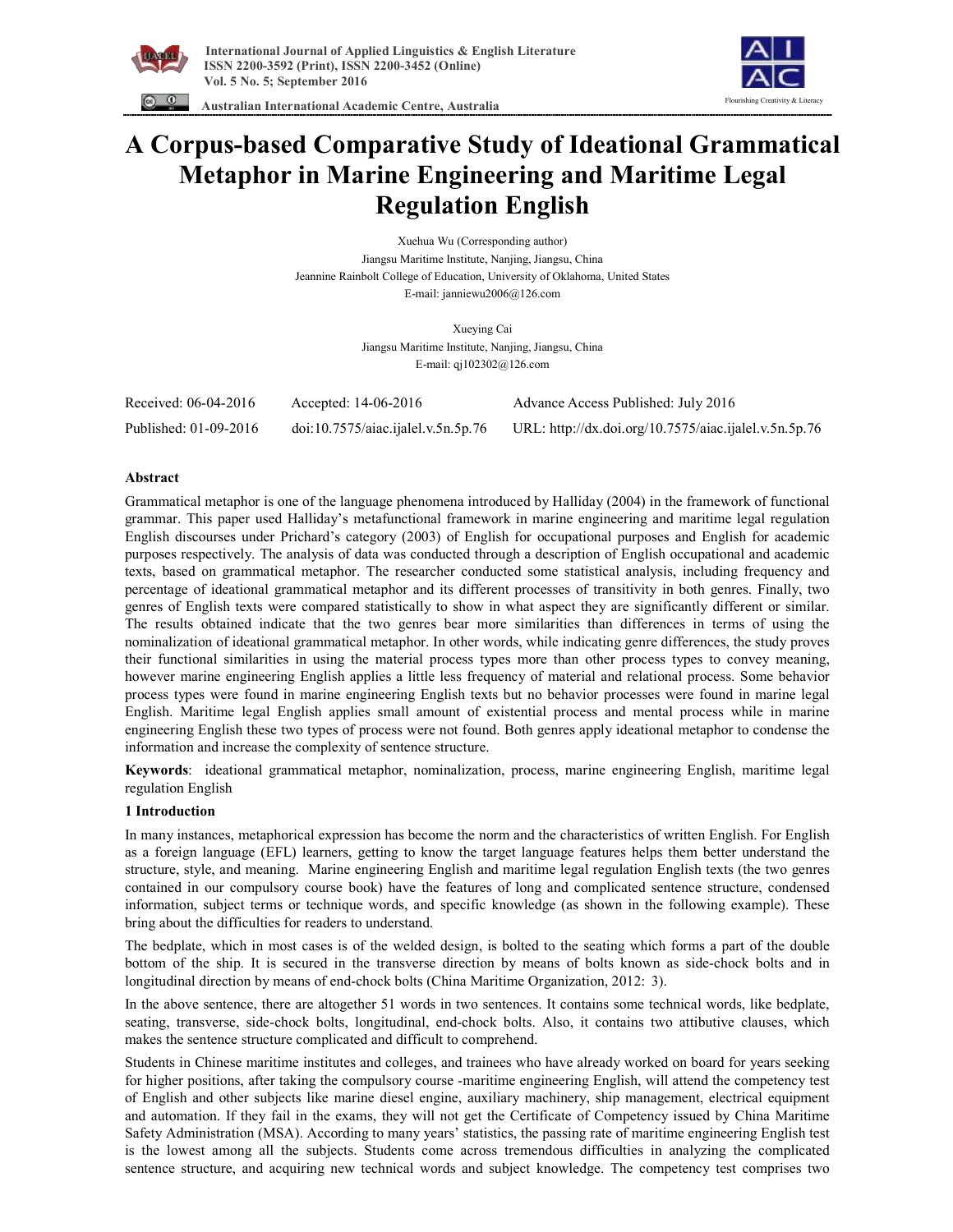sections, mainly testing the reading ability and understanding of the knowledge. Section I includes seventy-six multiple choice, 76\*1%=76%. Section II includes four reading comprehension passages with four multiple choices following each passage, 4\*4\*1.5%=24%. The researcher randomly chose one reading passage of 285 words about the watchkeeping duties of an engineer.

At appropriate intervals inspection should be made of the main propulsion plant, auxiliary machinery and steering gear spaces. Any routine adjustments may then be made and malfunctions or breakdowns can be noted, reported and corrected. During these tours of inspection bilge level should be noted, piping and systems observed for leaks, and local indication instruments also be observed......Bridge orders must be promptly carried Certain watchkeeping duties will be necessary for the continuous operation of equipment or plant-the transferring of fuel for instance…...(China MSA Maritime Engineering English Test, January, 2012).

From the above example, it is noticed that sentences are complicated and informative, metaphors are used frequently (10 instances of metaphor altogether in this passage), which necessitates much effort to comprehend the passage.

For this reason, the researcher hopes the present study can help to find out the linguistic similarities and differences of ideational grammatical metaphor usages and realization in marine engineering and maritime legal regulation English texts, which help students, teachers and readers unpack the complicated sentence structure in order to better understand the English for Vocational Purpose and the English for Legal Purpose more effectively and with less difficulty.

In this paper, the researcher exclusively focused on the analysis of ideational grammatical metaphor in marine engineering English and maritime legal regulation English. This paper tired to answer the following questions:

1)What is the frequency and percentage of ideational metaphor in the two types of genres?

2) How are the ideational metaphor realized in terms of process?

3)Are there any similarities and differences between the two genres from the aspect of ideational grammatical metaphor realization?

#### **2 Literature review**

#### *2.1 Lexical metaphor and grammatical metaphor*

Since the publication of Lakoff and Johnson's (1980) *Metaphors we live by*, metaphor has raised much research interest. Metaphor is a very common phenomenon in literature, everyday English, academic, and scientific English. For example, there are a lot of metaphoric words in computer science: mouse, menu, search, cancel, program, high speed and so on. The term of metaphor is traditionally applied to the lexical transformation which can be described as "variation in the use of words" (Halliday, 1985, p. 320), which is called lexical metaphor, transferring a dominant quality/attribute of one thing onto another—that is, from the "source domain" to the "target domain" as in *Love is a journey* (Lakoff, 1993). In marine engineering English, using a more concrete, familiar, easy-to-grasp concept helps listeners and readers grasp an abstract, unfamiliar or difficult-to-grasp concept. Some compared the similarity of source and target, for example, in the construction of a diesel engine, a lower part of piston as piston skirt, an upper part as piston crown, the blocks on the crosshead moving up and down on the guide as crosshead shoes like skating shoes.

However, metaphor also brings variation in the expression of meaning if it is described from the point of view of how meaning is expressed (Halliday, 1985), suggesting that metaphor can be also approached from the point of view of grammar. Grammatical metaphor (GM) transfers meaning from one grammatical status/class to another, for instance, from verb (process) to noun (participant). GM is one of the most important language features since it enables readers to enhance the understanding of nature of language, the semogenic process of language and the relationship between language and context. GM is used extensively in various written texts and becomes an important concept of systemicfunctional grammar.

GM is "the phenomenon whereby a set of agnate forms is present in the language having different mappings between the semantic and the grammatical categories" (Halliday & Matthiessen, 1999, p. 7). According to Ravelli (2003), there are many reasons for being interested in processes of GM, one central reason is in terms of its relation to an understanding of written texts, and thus to processes of literacy. GM is very much at the heart of written language, particularly the scientific and academic reasoning. There are two prominent types of GM: ideational and interpersonal, although Jamshid (2005) gave some exemplifications of textual metaphor.

Some studies analyzed grammatical metaphor qualitatively. Liu (2014) conducted a systemic functional study of the English nominal group as grammatical metaphor, aiming at studying how English nominal group was related to GM. The findings showed that the English nominal group as GM could be investigated from the experiential perspective. Skorcynska (2003) analyzed the metaphor in scientific business journals and business periodicals at the conceptual level, linguistic level, and communicative level, concluding that the popularization of the scientific business discourse at the level of metaphor variation consists in a number of transformations. V. To, G. Lê and T. Lê (2015) declaimed that four linguistic features namely, nominalisation, grammatical metaphor, thematic structure and lexical density were useful in examining qualitative data and discussed three social metafunctions of language known as the ideational, the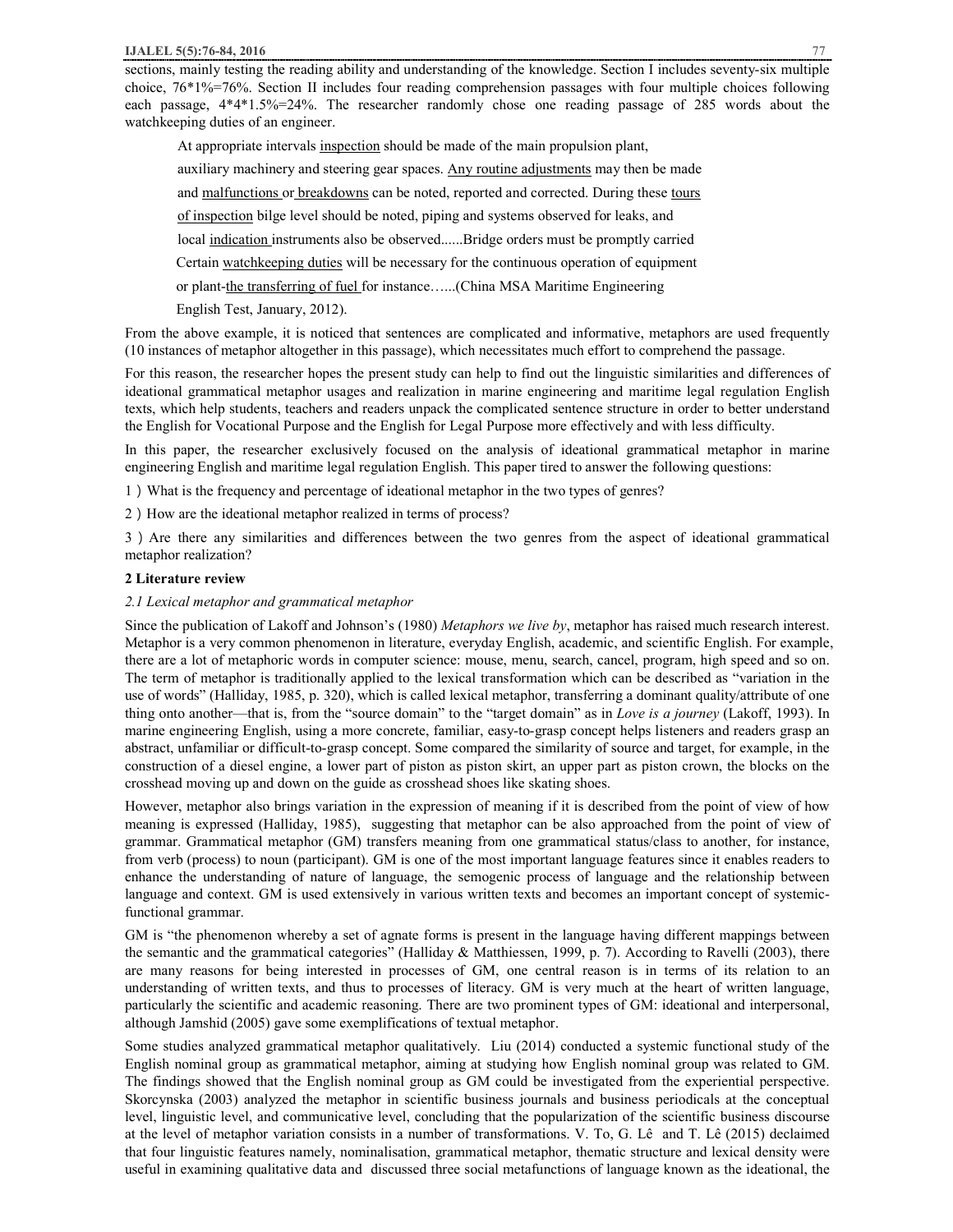interpersonal and the textual metafunctions which are significant for understanding and interpreting texts. Other studies analyzed quantitatively. Tabrizi and Nabifar (2013) conducted a comparative study of ideational grammatic metaphor in health and political newspapers, and found that "both genres include all types of process, but the frequency and percentage of nominalization of ideational grammatical metaphor used in political texts are more than health texts in English newspapers" (p.49). Dong (2013) presented a modality analysis of the utterances between the lawyer and the witness within the interpersonal meta-function of Systemic Functional Linguistics framework. To present, no studies Only a few researches touched the qualitative and quantitative analysis of grammatical metaphor in the fields of engineering English and legal regulation English (elicit the examples or studies conducted).

## *2.2 Ideational metaphor*

Halliday and Matthiessen's (2004) defined ideational metaphor as follows:

...... the general tendency of ideational metaphor is to "downgrade" the domain of grammatical realization of a semantic sequence, figure or element—from clause nexus to clause, from clause to group/phrase, and even from group or phrase to word . . . Such downgrading affects both the unit whose domain of realization is downgraded, and the units of which it is composed: the downgrading proceeds down the rank scale by a kind of "domino effect." The downgrading may start with (i) a whole sequence of figures (ii) with a single figure, or (iii) with a single element within a figure. (p.646)

Tabrizi and Nabifar (2013) put forward that "In Ideational metaphor lexicogrammatical metaphor features are rearranged to put forth a certain view of reality. They constitute an alternative way of constructing a picture of reality" (p.35). Ideational metaphor is expressed through transitivity system (material, behavior, mental, verbal, relational, and existential).

The ideational metafunction of language deals with language as representation: it focuses on the role of language in representing and shaping reality. As Halliday and Matthiessen note (1997, p.14), "the ideational metafunction is concerned with 'ideation' that is grammatical resources for construing our experience of the world around us and inside us".

## *2.3 Congruent and metaphorical form*

According to Thompson (2004, p. 222), the term congruent employed here is defined as "closer to the state of affairs in the external world" while metaphorical form is "the expression of a meaning through a lexico-grammatical form that originally evolved to express a different kind of meaning" (p. 223).

Steiner (2002) distinguished the "Criteria variously suggested for distinguishing between them include intonational, lexical, paralinguistic, contextual or cultural features. In addition, one could stipulate that 'congruent' goes with 'unmarked' and 'metaphorical' with 'marked.''

Halliday (1994) used congruent forms to refer to the less metaphorical variant. In the congruent form, verbs are used to express action / process, noun is used to describe participant, adjectives to characteristic, adverbs to circumstance, time, place and logic. When changes take place, for example, verbs or adjectives change to noun, clause changes to noun phrase, nominalization turns the process and quality to participant in the metaphorization. Such kind of metaphorical expressions are realized as ideational grammatical metaphors or metaphors of transitivity (Halliday 1985a, 1994).

1a: When fuel burns, it gives a lot of heat to the air charge. (congruent, verb phrase, burn)

1b: The burning of fuel adds more heat to the air charge. (non-congruent, metaphorical, the hypotactic clause is downgraded to nominal group, verb (burn)  $\rightarrow$  noun phrase, the burning of fuel)

2a: It is necessary to keep a supply of lubricating oil and cooling oil to well maintain the machines. (congruent, adjective phrase, necessary)

2b: The necessity of lubricating and cooling oil supply is good for maintenance of the machines. (noncongruent, metaphorical, adjective phrase (necessary)  $\rightarrow$  nominal group, the necessity of, an entity or thing; maintain, a process-verb  $\rightarrow$  maintenance, a participant- noun)

Examples in 1a and 2a are more congruent variants, in which a semantic meaning is congruently mapped onto a grammatical expression. Congruent forms, also referred to as the "unmarked clause structure," reflect the typical ways we construe experience using the resources of the lexicogrammar. For example, nouns construe things/ participants, verbs construe events/processes, adjectives construe qualities or properties.

Examples in 1b and 2b are the metaphorical variants, in which the mapping between semantic meanings and grammatical realizations was realigned. Metaphorical mode of realization are referred to as "the marked clause structure," for example, a process realized by a verb maybe coded as a participant – a noun /nominal group, an attribute/property realized by an adjective may be coded as a participant, a sequence realized by a clause nexus may be coded as a single clause with all the lexical items packed in the nominal groups serving as subject or complement. The transference from the verbal group into the nominal group is a linguistic movement across functions and at the same time a downward rank shift occurs.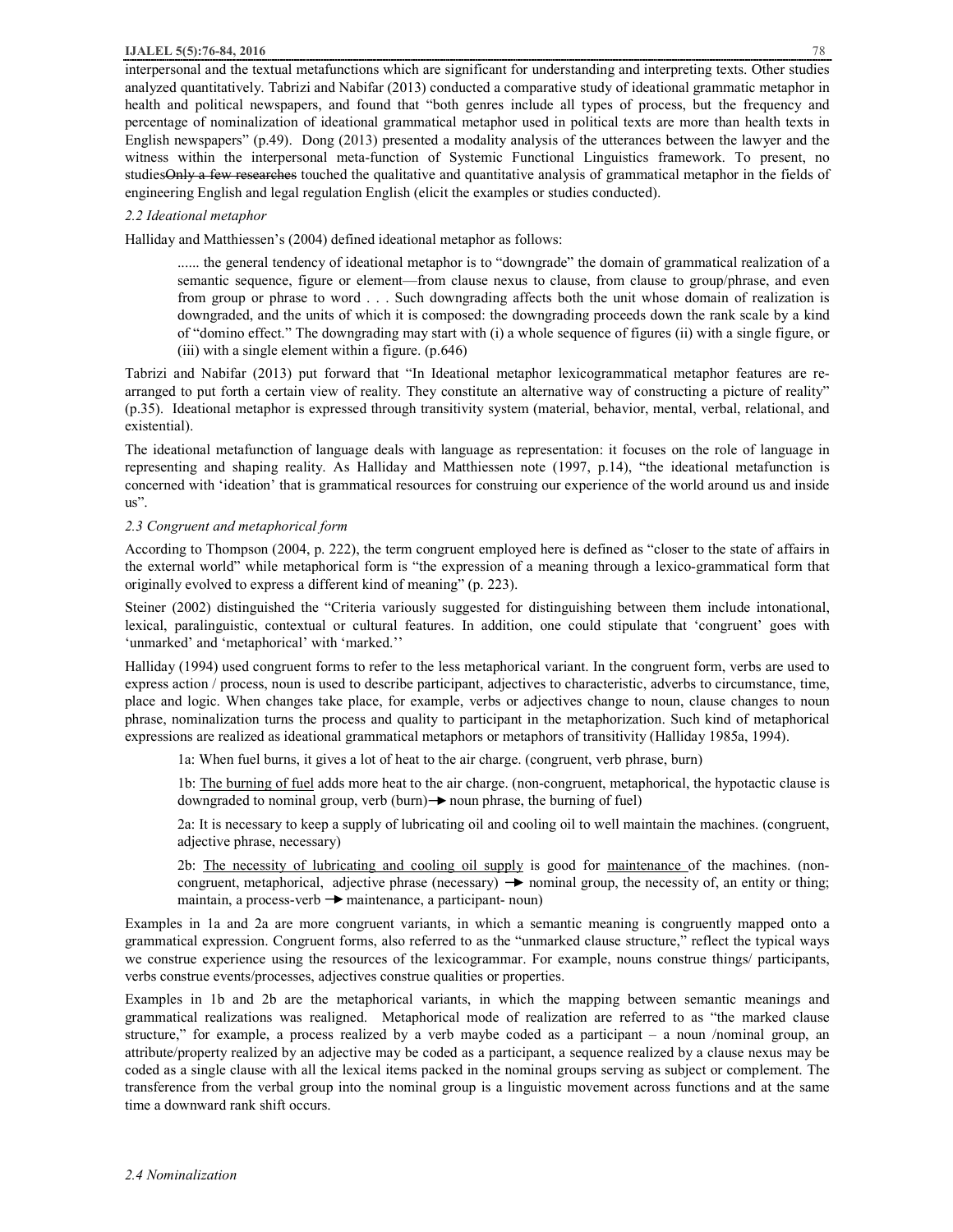Nominalization is the process of deriving nouns from other classes. Nominalization transfers the verb which expresses the process or the adjective which expresses the characteristics into the form of noun. During the process, a verb or adjective can be transferred into a noun and become a participant or thing in another process (Bloor & Bloor, 1995). Nominalization refers to the use of noun or noun phrase with or without the morphological transformation. When the verb is nominalized, it becomes the concept rather than an action (Taverniers, 2003). Not all nouns deriving from verbs or adjectives are nominalizations. Hartnett (2004) defined the nouns denoting to process (corrosion, burning, pollution) and products (information, failure) as nominalizations. In addition to verbal and adjectival nominalizations, the third type of nominalization can be formed by nominalizing a conjunction, joining two dependent clauses into one main clause. The action of "can not solve" is nominalized to "inability".

3(a) Because they can not solve it themselves, they behave in ways that are totally foreign to them (Jones et

al., 1989, p. 268)

3(b) Their inability to solve these problems may lead to kinds of behavior that are totally foreign to them

(Jones et al., 1989, p. 269)

In the process of nominalization, a single sentence is packed in several complex abstract ideas, and a long sentence is turned into a lexically dense style. Nominalization reduces the number of clauses and increases the information density, enabling the writer to concisely refer to abstract ideas.

In the previous example 1(b), the nominalized group (the burning of fuel) has the dual function of participant and expressing the process (burn).

Marine engineering English and maritime legal regulation English belong to the category of writing characteristics of high literacy in science, technology, legislation and other specialized disciplines. They are more abstract, depersonalized, and ideational. One of the systemic strategies for achieving word economy and information density in academic writing has been suggested: grammatical metaphor of the ideational type (Halliday, 1985, 2004; Halliday & Matthiessen, 2004).

## **3 Methodology**

#### *3.1 Corpus*

The analysis was conducted on written texts for two subfields within the maritime engineering English, i.e. marine engineering and maritime regulation. The corpora were chosen from the textbook of Maritime Engineering English (Chinese Maritime Service Center, 2012), which consists of instruction books for various machines on board and maritime laws to be observed by maritime engineers when working on board the ship. This textbook is the most commonly used one in Chinese maritime colleges and institutes. The texts are extracted from original instruction books and international conventions written in English, not from the Chinese translation version. Marine engineering English requires careful choosing of words to describe structures, functions, techniques of machines and ideational grammatical metaphors are used often to make sentences complex. Legal English are more abstract and formal.

Each of the genres contains a total of 14,865 words on its own. Marine engineering English contains 12 texts and maritime legal English contains 11 texts. The first one contains texts about various machines and their systems. The second one mainly consists of texts concerning the pollution prevention, safety of life, standards of training, certification and watchkeeping, ship and port facility security code and port state control.

The data considered as representative in the features observed are generalizable to the whole domain of maritime English. In this study, the researcher did not analyze the data of written or spoken conversations. The table and figures in the original texts were excluded from the sample because they were not the appropriate material to be analyzed.

The corpora were analyzed to investigate the frequency and percentage of process types, role and function of ideational grammatical metaphor, to find congruent domain for all the extracted grammatical metaphors, and also find similarities and differences between two genres in terms of ideational grammatical metaphor.

#### *3.2 Design*

This study was designed within the framework of qualitative and quantitative research methodology. The text analysis was done in terms of grammatical metaphors particularly by its view of semantic and lexicogrammatical realizations of functions employed in texts of marine engineering and maritime legal English, to analyze how we represent reality in language. Clause was used as the unit of analysis, and Halliday's Systemic Functional Linguistics model of text analysis was applied to analyze these clauses.

# *3.3 Procedure*

The study was carried out in the following steps. First, the researcher chose engineering English and maritime legal English texts from the text book *Maritime engineering English*. The first part mainly concerns the working principle, construction, operating instruction and troubleshooting for various kinds of machines, such as diesel engine and its fuel oil system, starting system, lubricating system, cooling water system, and various auxiliary machinery (i.e. boilers, pumps, steering gear, fresh water generator). The second part contains some maritime regulations: The International Convention for the Prevention Pollution from Ships (MARPOL), International Convention on Standards of Training, Certification and Watchkeeping for Seafarers (STCW), The International Convention for Safety of Life at Sea (SOLAS), The International Convention for the Control of Ballast Water and Sediments (BWS), International Safety Management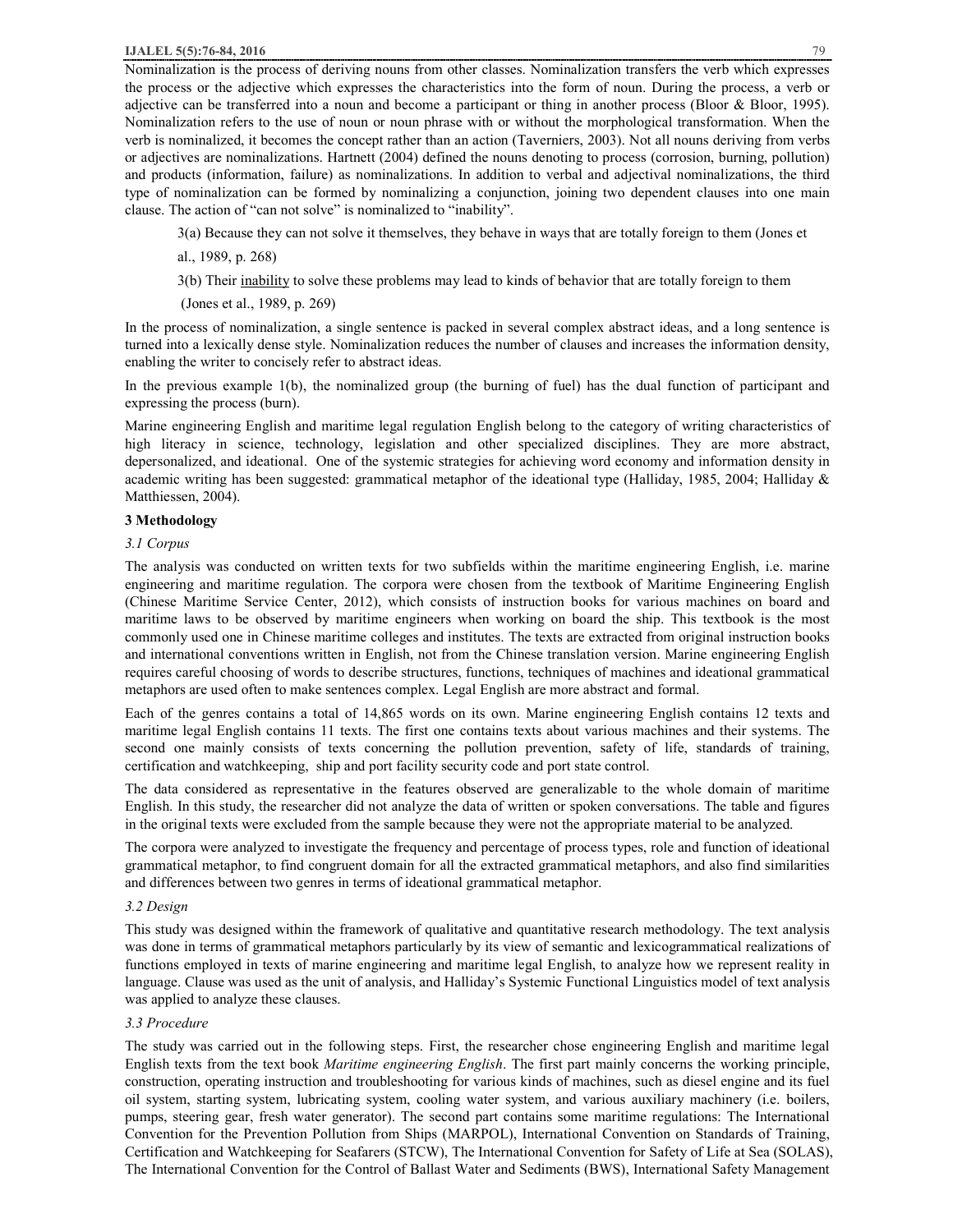(ISM), International Ship and Port Facility Security (ISPS), Basic principles to be observed in keeping an engineering watch, and the port state control (PSC). Then the researcher read the texts thoroughly and very carefully, finding that the texts contain some lexical metaphors and a lot of grammatical metaphors and determined to choose ideational grammatical metaphor as the focus of this study. Later, the researcher became interested in the types of process in the realization of ideational grammatical metaphors. The researcher searched for the ideational grammatical metaphor and identified them according to Halliday's definition above mentioned and the process type described below in a consistent way, and coded them accordingly. Afterwards, in order to ensure correctness, the researcher asked another language teacher to code the metaphors according to definitions. When some different opinions occurred, an agreement was reached for the purpose of correct identification.

| Types of process     | Examples                                                                                   |
|----------------------|--------------------------------------------------------------------------------------------|
| Material<br>(doing.  | Regular testing of boiler protective devices should be carried at every watch interval.    |
| happening)           | describe the use of the part flow system in conjunction with the ballast discharge and     |
|                      | the slop tank decanting procedures.                                                        |
| Mental<br>(sensing,  | The fifth day saw the submission of the paper.                                             |
| seeing, thinking)    | They include the following principles:  detection of any fire in the zone of origin.       |
| Relational (being,   | The sophistication of modern control systems and the reliability of the equipment used     |
| attributing,         | have resulted in machinery spaces remaining unattended for long periods.                   |
| <i>identifying</i> ) | In the absence of a contract, the construction work of which is begun after 30 June 1976   |
| Verbal (saying)      | In reality, the computer recognition system must have a set of valid utterances from which |
|                      | to choose to match the user utterance.                                                     |
| <b>Behavioral</b>    | Carbon brushes rest on these rings as they rotate and collect the current for use in an    |
| (behaving)           | external circuit.                                                                          |
| Existential          | Subject to the provisions of paragraphs (8) and (9) regulation every existing crude oil    |
| <i>(existing)</i>    | tanker of 40,000 tons deadweight and above shall be provided with segregated ballast       |
|                      | tanks and shall comply with the requirements of paragraphs (2) and (3) regulation from     |
|                      | the date of entry into force of the present Convention.                                    |

In order to accurately identify and analyze the ideational grammatical metaphor, the researcher tried to find a congruent domain and metaphorical domain for all the extracted grammatical metaphors, which helps better understand the concept of transitivity and ideational grammatical metaphor.

For example,

3(a) Congruent form: *The connecting pipe between the 1st and the 2nd chamber allows that bilge water can pass from 1st chamber to 2nd chamber.*

3(b) Metaphorical form: The connecting pipe between 1st and 2nd chamber allows the passage of bilge water *from 1st chamber to 2nd chamber. (pass*  $\rightarrow$  *passage)* 

4(a) Congruent form: Modern control system becomes more and more sophisticated and the equipment are more reliable, which resulted in the machinery spaces being remained unattended for long periods*.*

*4(b) Metaphorical form: The sophistication of modern control systems and the reliability of the equipment used have resulted in machinery spaces remaining unattended for long periods.(sophisticate sophistication; reliable*  $\rightarrow$  *reliability*)

5(a) Congruent form: When a contract is absent, the construction work of which is begun after 30 June 1976……

5(b) Metaphorical form: In the absence of a contract, the construction work of which is begun after 30 June 1976...... (absent  $\rightarrow$  absence)

Ideational grammatical metaphor is closely related to transitivity system, which enables us to construe the world of our experience into a limited set of process types (material, mental, relational, existential, verbal and behavior). From the above examples, it is also noticed that nominalization is the most important feature of both genres that leads to ideational grammatical metaphor. Nominalization makes the verbs which express the process and the adjectives which express the characteristics metaphorical lose their own functions. "The principal way of creation of GM is nominalization which is the application of a noun form to present a process meaning" (Tabrizi & Nabifar, 2013, p. 35). Nominalization features the lexical complexity of written language to attain a high lexical density. And at the same time, ideational metaphorical expression is more interesting and more economic.

#### **4. Results and analysis**

Twelve texts of marine engineering English and eleven maritime law texts are analyzed on the basis of definitions of ideational grammatical metaphor presented by Halliday (2004) to find out the instances of ideational grammatical metaphors used in both genres and the percentages and frequencies of process types of ideational grammatical metaphors in each genre. Furthermore, the data were analyzed to find out the role and function of ideational grammatical metaphor in these texts.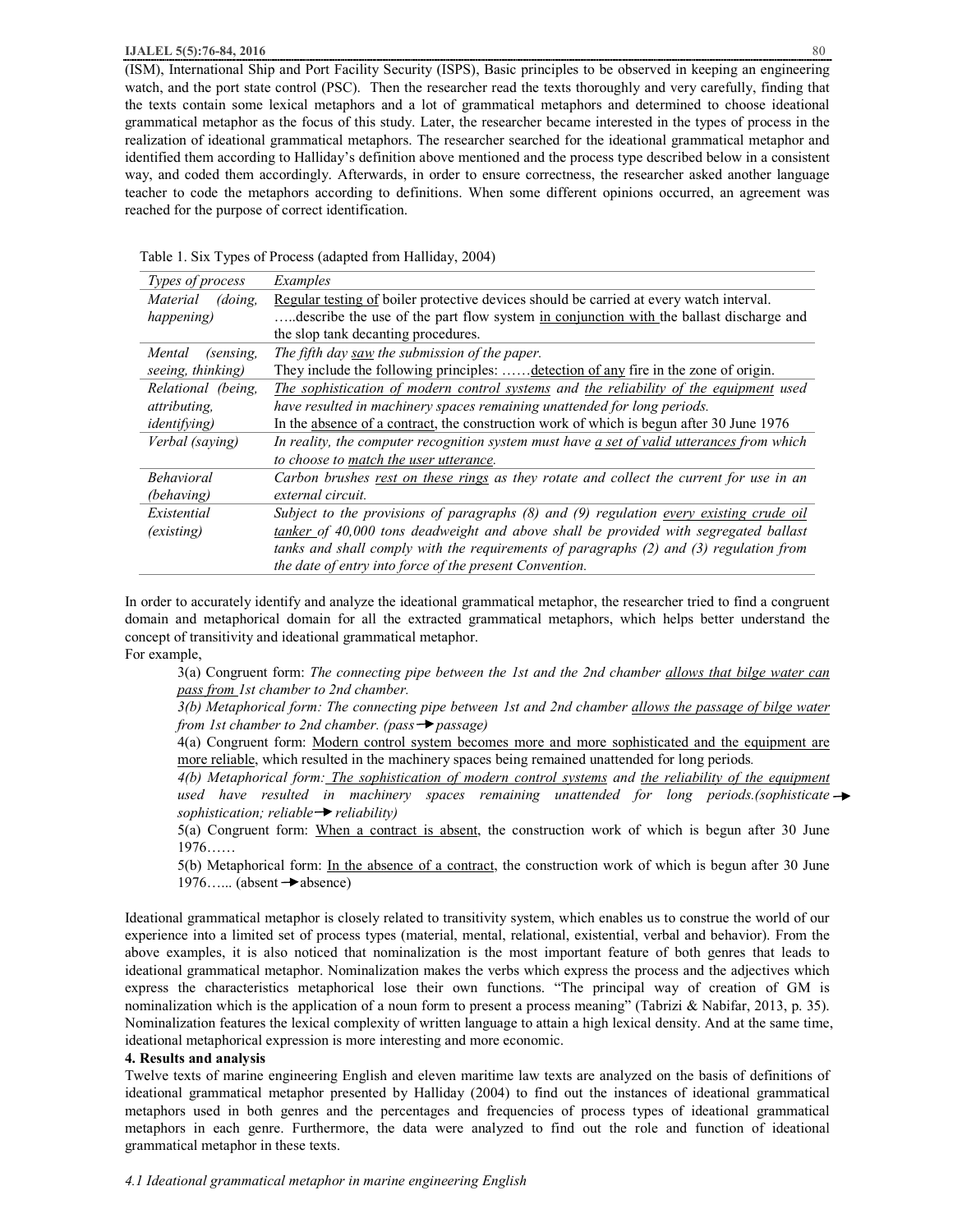The application of ideational grammatical metaphor is one of the important stylistic features of marine engineering English texts.

6 Pressure of the fresh water must exceed that of the sea water to prevent any possibility of sea water leakage into the system.

7 They must be capable of removing heat from oil cooled pistons and in doing so must have the highest possible degree of resistance to oxidation and other effects of heat. The use of poor quality oil can lead to rapid deterioration of its properties with the resultant formation of deposits in the piston crown which in turn results in a considerable reduction in heat transfer with subsequent overheating and thermal cracking.

8 Provision has to be made for the expansion of the water due to the increase in temperature and due to small amounts of air which may enter the system and become entrained and for water make-up due to leakages.

Ideational grammatical metaphors occur more than twice in the above sentences. The nominalized grammatical metaphor (provision) enables it to become entity/thing from the process (to provide), also in the case of nominalized metaphor (possibility) from quality (possible) to entity (possibility). The process is realized by a typical grammatical class such as a noun, instead of a verb or adjective. These examples show the shift in semantic type and in grammatical class.

| Table 2. Frequency and Percentage of Process Type in 12 Marine Engineering English Texts |  |  |  |  |  |
|------------------------------------------------------------------------------------------|--|--|--|--|--|
|                                                                                          |  |  |  |  |  |

| Process     | Frequency | Percentage |
|-------------|-----------|------------|
| material    | 118       | 87.4       |
| relational  |           | 11.11      |
| mental      |           |            |
| Existential |           |            |
| behaviour   |           | 1.48       |
| Total       | 135       | 100%       |

The percentage of process type is presented in Figure 1. below.



Figure 1. Percentage of Process Types of Ideational Grammatical Metaphor in Marine Engineering English

From Table 2 and Figure 1, it can be found that 135 instances of ideational grammatical metaphor were extracted from marine engineering English texts, 118 material, 2 behavior, 15 relational, 0 existential and 0 mental. The percentage of the material process type is 87.40% which represents the most dominant proportion of the ideational grammatical metaphor, followed by 11.11% relational process type. This shows that material process type occurs more frequently than other processes and applies frequently the nominalization of ideational metaphor.

*4.2 Ideational grammatical metaphor in maritime legal English* 

Similarly, in maritime legal English, ideational grammatical metaphor dominates the linguistic feature. Some sentences in the under- listed examples represent the application of ideational grammatical metaphor twice or more in a simple sentence. One of the main benefits of

nominalization of ideational grammatical metaphor is the production of high adult wordings (Halliday, 1985). Nominalized group not only condenses the information, but also facilitates the cognition of some conceptual and legislative regulations, making legal English more logical, concise and rigorous.

9 Regulations 9 and 10 of this Annex shall not apply to:

- *(a)*. the discharge into the sea of oil or oily mixture necessary for the purpose of securing the safety of a ship or saving life at sea; or
- *(b)*. the discharge into the sea of oil or oily mixture resulting from damage to a ship or its equipment: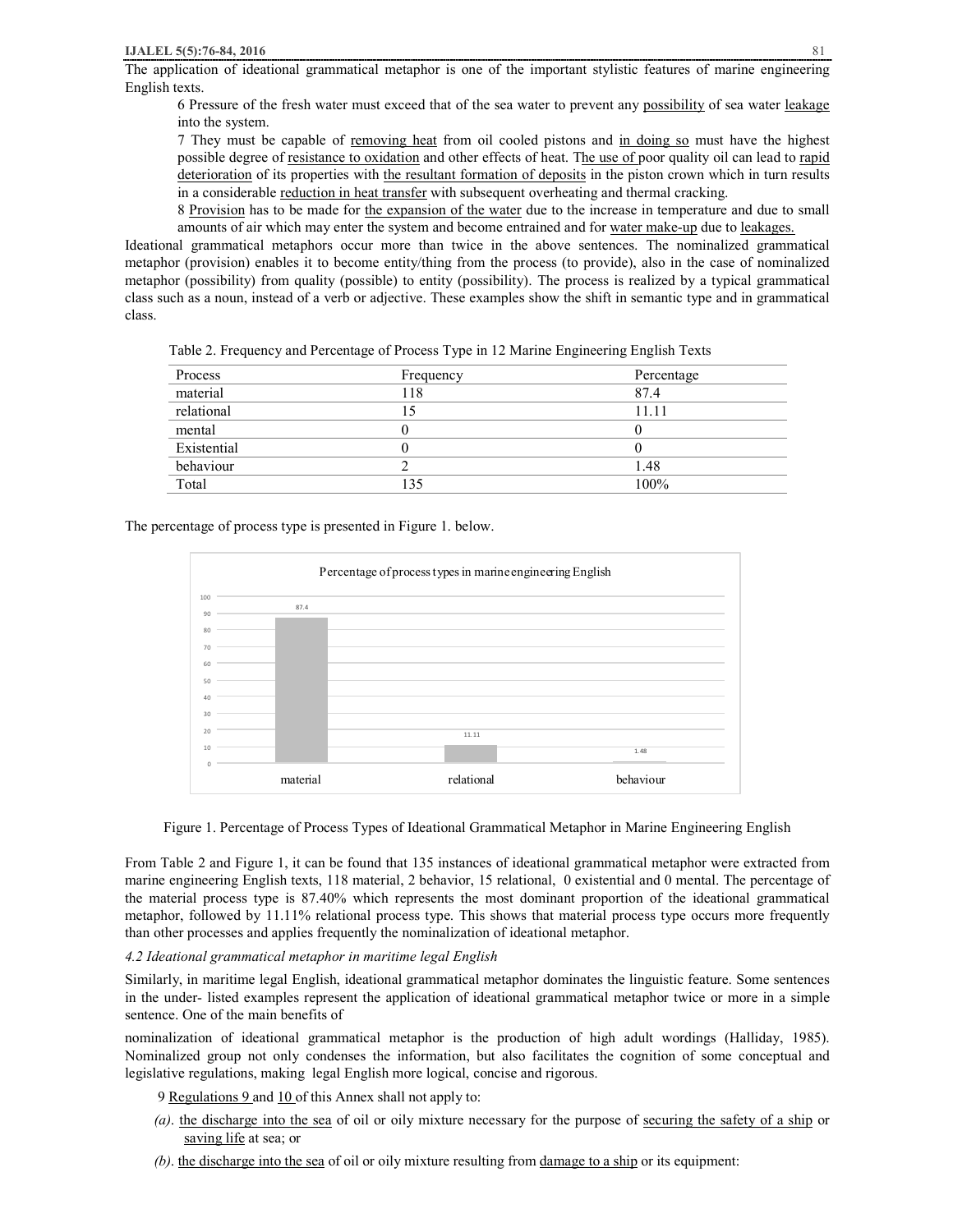*(c)*. provided that all reasonable precautions have been taken after the occurrence of the damage or discovery of the discharge for the purpose of preventing or minimizing the discharge; and……

|             | o<br>ノー   | $\circ$<br>$\circ$ |
|-------------|-----------|--------------------|
| Process     | Frequency | Percentage         |
| material    | 142       | 86.58              |
| relational  | l6        | 9.75               |
| existential |           | 3.3                |
| behaviour   |           |                    |
| mental      |           | 0.61               |
| Total       | 164       | 100%               |

Table 3. Frequency and Percentage of Process Type in Maritime 11 Legal English Texts

As Table 3 shows, out of 164 instances of metaphor, 142 instances of material process account for 86.58%. Relational and existential process type account for 9.75% and 3.3% respectively. The percentage of mental process type is 0.61%. No behavior process was found. Like marine engineering English, maritime legal English represents the dominant textual force of material process type and then the relational type of process.

The percentage of process type is presented in Figure 2 below.



Figure 2. Percentage of Process Types of Ideational Grammatical Metaphor in Maritime Legal English

*4.3 Similarities and differences of two genres in deational grammatical metaphor usages*  A whole picture of all the data was shown in the following Table 4.

| Process type          | Marine<br>engineering | Maritime legal | Overall       |
|-----------------------|-----------------------|----------------|---------------|
|                       | English               | English        |               |
| material              | 118(87.40%)           | 142(86.58%)    | 240 (80.26%)  |
| relational            | 15(9.75%)             | $16(11.11\%)$  | $31(10.36\%)$ |
| behaviour             | $2(1.48\%)$           | $0(0\%)$       | 2(0.67%)      |
| existential           | $0(0\%)$              | $5(1.22\%)$    | 5(1.67%)      |
| mental                | $0(0\%)$              | $1(0.61\%)$    | $1(0.33\%)$   |
| Total ideational      | $135(100\%)$          | $164(100\%)$   | 299 (100%)    |
| grammatical metaphors |                       |                |               |

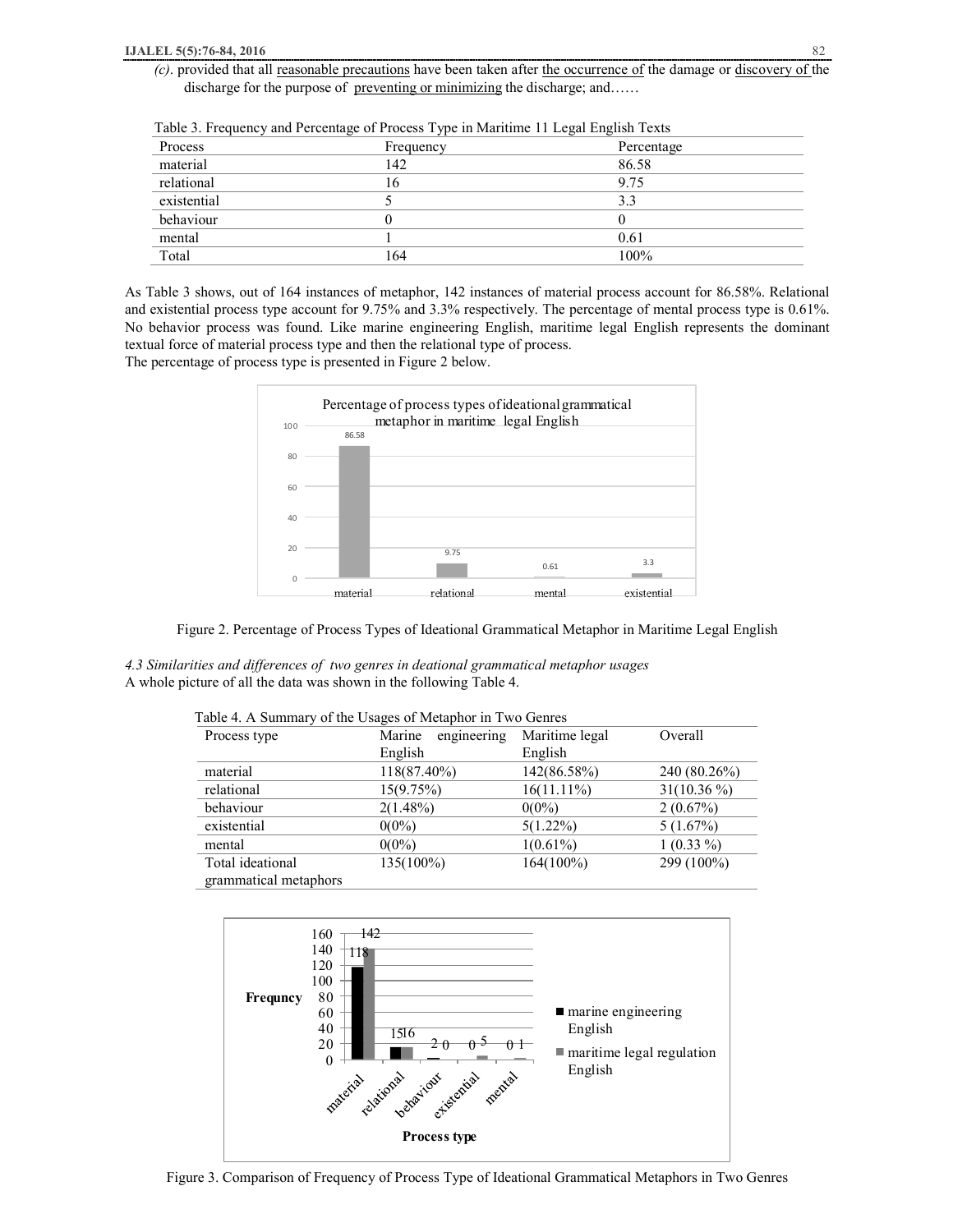Figure 3 shows the frequency of different process types for realizing ideational grammatical metaphor in marine engineering and maritime legal regulation English.

From the marine engineering English texts totaling14, 865 words, 135 instances of ideational grammatical metaphor were extracted, and 164 instances of ideational grammatical metaphor from maritime legal English corpus totaling 14,865 words. As the figure shows, marine engineering English applies a little less material process (118 vs 142) and relational process (15 vs 16). Behavior process types were found in marine engineering English texts (2), but no behavior processes were found in maritime legal English. Maritime legal English applied existential process (5) and mental process (1), while in the marine engineering English these two types of process were not found. No verbal process types were found in both genres.

## *4.4 Discussion*

Based on the above findings, we can conclude that there are some similarities and differences in the usage of ideational grammatical metaphor in both genres. Liu (2001) has presented that nominalization is one of the essential characteristics of grammatical metaphor in systemic-functional linguistics. A statistical analysis of the distribution and features of six types of nominalization in twelve texts and eleven maritime legal texts was conducted in this study. The statistical analysis revealed that nominalization of verbs occurred the most frequently to perform the function of conciseness, objectivity, formality and semantic expansion; the nominalization of verbs took place more frequently than adjectives to perform the function of conciseness and objectivity.

There are more similarities than differences in both genres. As to the similarities, both genres apply the ideational grammatical metaphor to perform the function of condensation, conciseness, objectivity, and logicality. Both of them apply a big proportion of nominalization and dominant textual force of material process to realize the transitivity and low proportion of other types of process.

This research supports the findings in Tabrizi and Nabifar's study (2013) and Halliday (2004) that the ideational grammatical or transitivity analysis should show material type process.

Regarding the differences of metaphor use in both genres, marine engineering English applies a little less instances of material and relational process than maritime legal English and applies no existential and mental process, and a little percentage of behavior process, while in the maritime legal English no behavior process is found.

A tendency towards conciseness has been observed in two sampled genres. The use of compact construction is possible through process of metaphorization and nominalization. Ideational grammatical metaphor instances in both genres perform the similar functions, such as condensing, objectivity and logicality. Marine engineering English belongs to scientific English with concrete and objective phenomena and the nominalization used makes easy for processes to be objectified. The use of nominalization can condense some technical, professional and subject matter terms and several lexical meanings into one or two nominal groups, making the text difficult to understand without the background knowledge of subject matter.

Maritime legal English applies more nominalization and material process and relational process in order to convey meaning in a more abstract, logical, and formal way. It also makes the text difficult to understand.

# **5. Conclusion**

Based on the theory of Systematic Function Grammar, the analysis was carried out trying to find out the functions and several process types of ideational grammatical metaphor and differences and similarities of ideational grammatical metaphors in marine engineering English and maritime legal regulation English.

Marine engineering English applies less instances of ideational grammatical metaphor than maritime legal English. Both genres apply three or four types of processes of the six types of process, but marine engineering English uses less instances of material and relational process than maritime legal English. No mental process and existential process are used in marine engineering English. While in maritime legal English, no behavior process is used. Nominalization, turning a process (verb) or quality (adjective) to concept or entity (noun), is found most frequently in the realization of ideational grammatical metaphor, which is characteristic writing style in engineering English and legal English.

Nominalization makes the writing of these two genres more formal, informative, objective, and concise. This feature meets the needs of engineering and legal texts' requirement of conciseness, economy and formality, on the other hand, increases the difficulty of understanding.

#### **Acknowledgements**

Thanks to Dr. Alicia O. Burris and Dr. Lawrence A. Baines for their encouragement to carry out this study. Our heartfelt appreciation should be given to Lihui Liao for her assistance to identify the metaphors. Thanks also should go to Gul Nahar for her academic editing.

#### **References**

Bloor, T. & Bloor, M. (1995). *The functional analysis of English: A Hallidayan approach.* London: Edward Arnold. Chinese Maritime Service Center (2012). *Maritime engineering English*. Dalian, China: Dalian Maritime College Press.